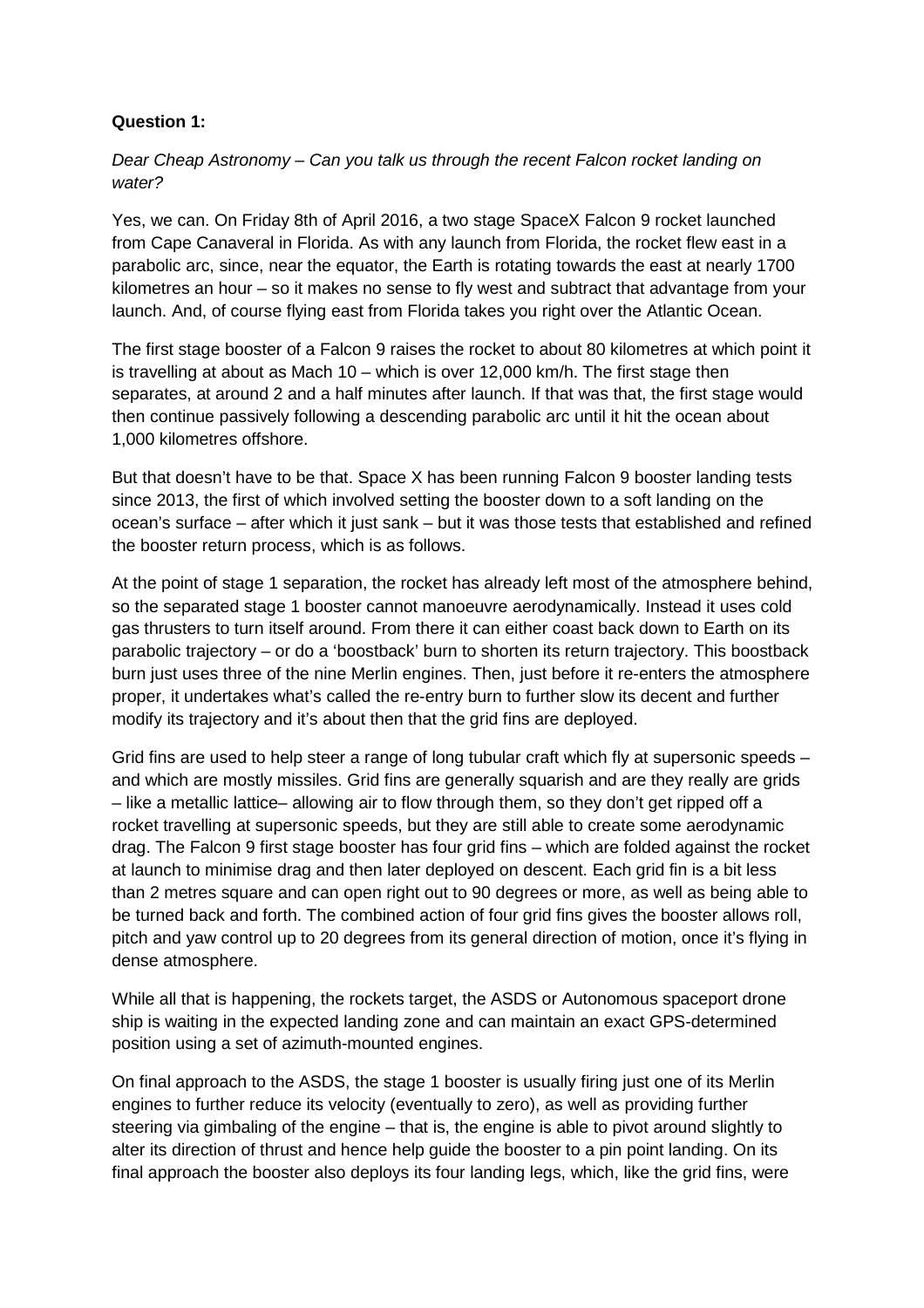folded up against the side of the rocket at launch. And so – about nine minutes after launch, the stage 1 booster is able to settle down gently on a hard surface.

The rationale for this retrieval process is that it costs about \$60 million to build a Falcon 9 rocket, but it only costs about \$200,000 to refuel it. So, if you could reuse a spent booster, after some appropriate refurbishment – that may reduce the total build and launch costs of a Falcon 9 by around 30%. We are yet to see a Falcon 9 stage 1 booster re-used. One of the retrieved boosters has undergone static launch tests – that is, not actually launching it, but firing up its engines as though it were going to launch. This was partially successful – and like all tests before it collected some valuable data that will make future attempts work better.

For now, the booster retrieval process remains cutting-edge engineering. Space X's Elon Musk anticipates a few more RUDs before they've ironed all the bugs out. RUD stands for Rapid Unscheduled Disassembly – an engineering euphemism for explosion.

## **Question 2:**

Dear Cheap Astronomy – Is the Milner Hawking mission to Alpha Centauri technicallyfeasible?

The announcement of Breakthrough Starshot, a mission to send a 'gram-scale' spacecraft to Alpha Centauri at 20 per cent of the speed of light, is a good example of describing what's technically-feasible versus what's technically-practical.

Gram-scale means something that weighs a gram or so – some of which is payload, although most of it will be its light sail. The idea of the mission is to hyper-accelerate a low mass light sail craft with high power lasers up to around 20 per cent of light speed – which is about 60,000 kilometres a second. For reference Voyager 1, currently the furthest humanmade spacecraft out there, is travelling at about 17 kilometres a second. At 60,000 kilometres a second a spacecraft could get to the Alpha Centauri system in about 20 years.

So yes, that much is technically-feasible. But, it is doubtful we could achieve pin-point accuracy when aiming a spacecraft at a target that is 4.3 light years away, using what's going to be a single-thrust manoeuvre.

Even with a hugely-powerful and tightly-focused laser array, the power and the push provided by the laser beam will still attenuate over astronomical distances, so the spacecraft will be largely relying on an early push to get it up to speed, leaving it to then hopefully coast on a direct line to its target. If it does veer off course at all – well, that's probably that. It's not intended that a gram-scale spacecraft will have any on-board propulsion per se. There is talk of adding photon thrusters, although, since these haven't been invented yet, it's a little unclear what they actually are – and let's face it photons just don't have the momentum required to significantly alter the course of an object with a forward vector of 60,000 kilometres a second.

And that brings us to another non-trivial problem. The darn thing is travelling 60,000 kilometres a second. Space is not a perfect vacuum and hitting a small dust particle at 60,000 kilometres a second would probably spell the end of your gram-scale spacecraft. And even if it did somehow survive the collision, there's no way it would remain on course.